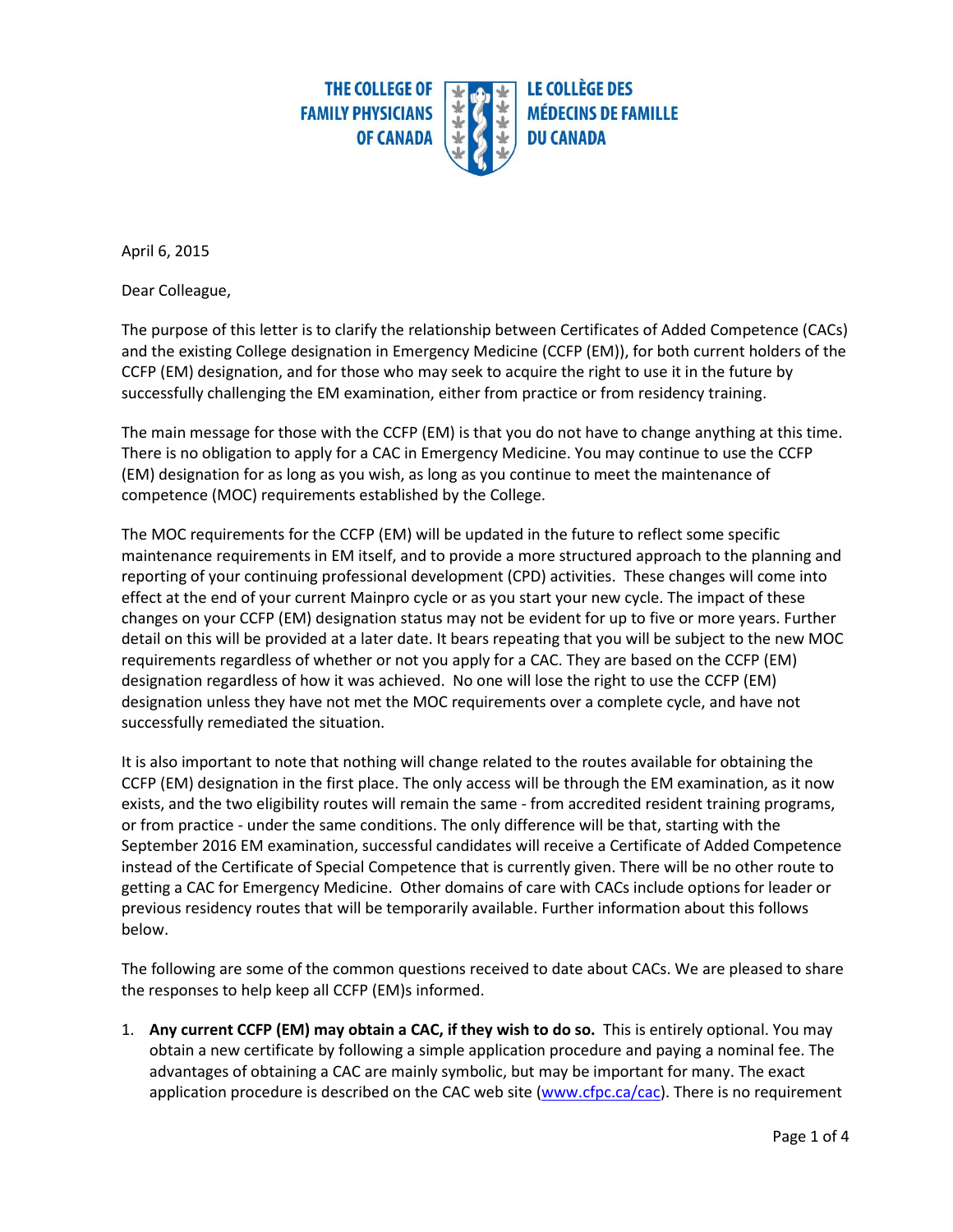

to be actively practicing in an emergency department in order to obtain a CAC if you are a CCFP (EM) in good standing.

## **What are some reasons for obtaining a CAC?**

- a) Starting in 2016, all future CCFP (EM) s will receive a CAC, and "CAC" will be the only term used in all communications for official purposes, such as academic qualifications or credentials. Current CCFP (EM) s may wish to have the same qualification as their future colleagues.
- b) CAC will be the only official term used for the recognition of successful achievement of the added competencies of all domains recognized by the CFPC, either from residency or from practice. Individuals may wish to have the same qualification as their colleagues with added competence in other domains of care in family medicine.
- c) CACs will have the date of the new award as well as the date of the original award (Certificate of Special Competence) to maintain historical accuracy.
- d) Those who wish to continue to use the CCFP (EM) designation over time will be subject to the modified CPD requirements, even if they have not obtained a CAC.
- 2. **What steps should be followed by experienced CCFP physicians providing emergency care, without a CCFP (EM), who wish to obtain the designation in the future?** The EM examination and the practice eligibility route to the examination have been established and used for over 30 years. The practice eligibility route is used by more than fifty family physicians each year to access the examination. Therefore, any practicing CCFP family physician may sit the EM examination to obtain a CAC. If successful, they will gain the right to use the CCFP (EM) designation. No alternative route has been established.
- 3. **What steps should be followed by experienced CFPC Members (MCFP) working in EM, who wish to obtain the designation in the future?** The window of eligibility for the EM examination for non-CCFP physicians closed many years ago. These physicians must obtain the CCFP status first, in order to be eligible for the EM examination. There are two options: (1) through the regular Family Medicine Certification examinations, or (2) through the Alternative Route to Certification (ARC) program, which is a non-examination route to certification for experienced physicians. For both options, full-time EM practice qualifies as a family medicine practice, so eligibility is generally not a problem.
- **4. How will awards of CACs be made in 2015, 2016, and beyond?** Those successful on the EM examination in 2015 will be offered the existing Certificate of Special Competence, but we will likely also offer the choice of receiving a CAC. In either case the recipients will have gained the right to use the CCFP (EM) designation, with no distinction between the two certificates. Success on the 2016 EM examination will lead only to a CAC as evidence of success and the right to use the CCFP (EM) designation.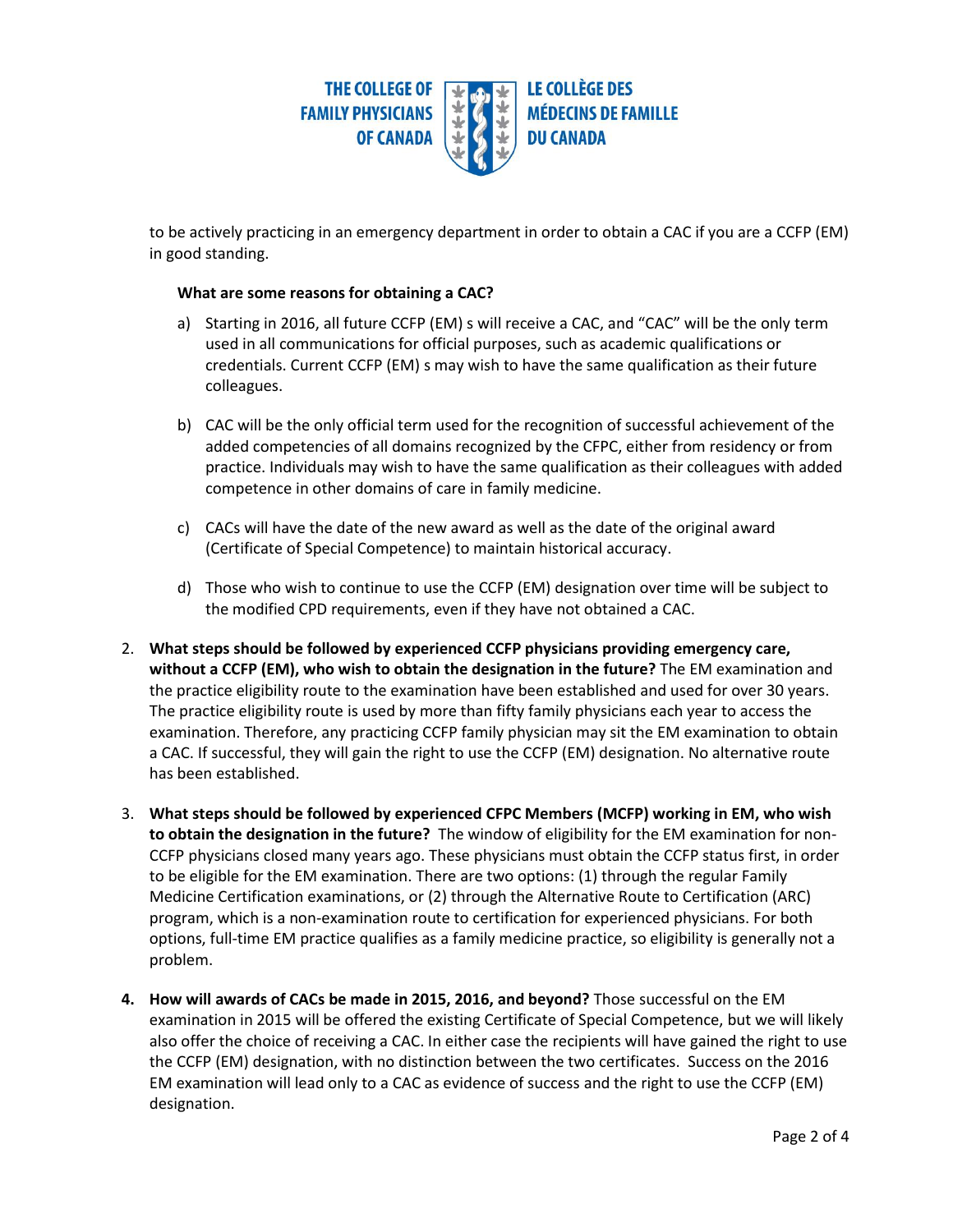

 Residents currently in training, or in future training, will receive direct information about CAC awards. They will not need to apply separately for a CAC, as all information will be included in the registration process for the EM examination.

## **5. What will the CPD requirements be for all holders of CACs?**

- a. The future CPD requirements for all family physicians who wish to use a designation of added competence, such as CCFP (EM), will include the development of a multi-year learning plan. Each plan will include some CPD focused on the domain of added competence, as well as annual or appropriate reporting on outcomes. The system will be flexible, respecting the needs of our members and the special conditions to which they may be subjected (e.g., those who have more than one domain of added competence as well as busy comprehensive practices, rural practitioners, limited CPD availability, etc.). We are confident that all will be able to meet their specific requirements in a reasonable and practical fashion. The Development and Practice Support Department is preparing a detailed guide to these changes and related implementation, and will be able to provide individual advice and responses to questions before the applications open up.
- b. There will be a small annual fee to cover the extra administrative costs of this augmented CPD.
- c. CACs in all domains of care will be subject to equivalent specific CPD requirements and conditions, and to the same fees.
- **6. What if I am working less, or not at all, in the emergency department?** As mentioned above, there is no requirement to be actively practicing in an emergency department, when you obtain your CAC or while maintaining your right to use the designation. You must just maintain the appropriate competencies. Many of the competencies required in EM can be maintained in many other care settings. Many different CPD activities are applicable to maintaining competencies in several domains of care, including EM. Each physician will continue to determine their own CPD needs and activities for each domain of care and related competencies. It should not be difficult to maintain the right to use the CCFP (EM) designation by maintaining competencies in this domain of care.
- 7. **What if I am close to retirement?** As mentioned above, maintaining the required competencies to keep the CCFP (EM) designation does not require any minimal practice profile in emergency departments. It is fully compatible with decreasing or variable work load. Since the modified rules will come into effect at the end of each individual's current Mainpro cycle, and then be implemented over the following cycle, most members will have at least five years, and up to nine years, before full compliance with the specific EM requirements for MOC could become a major issue. This should be plenty of time to adapt and choose whether you wish to maintain your EM competencies into your retirement.